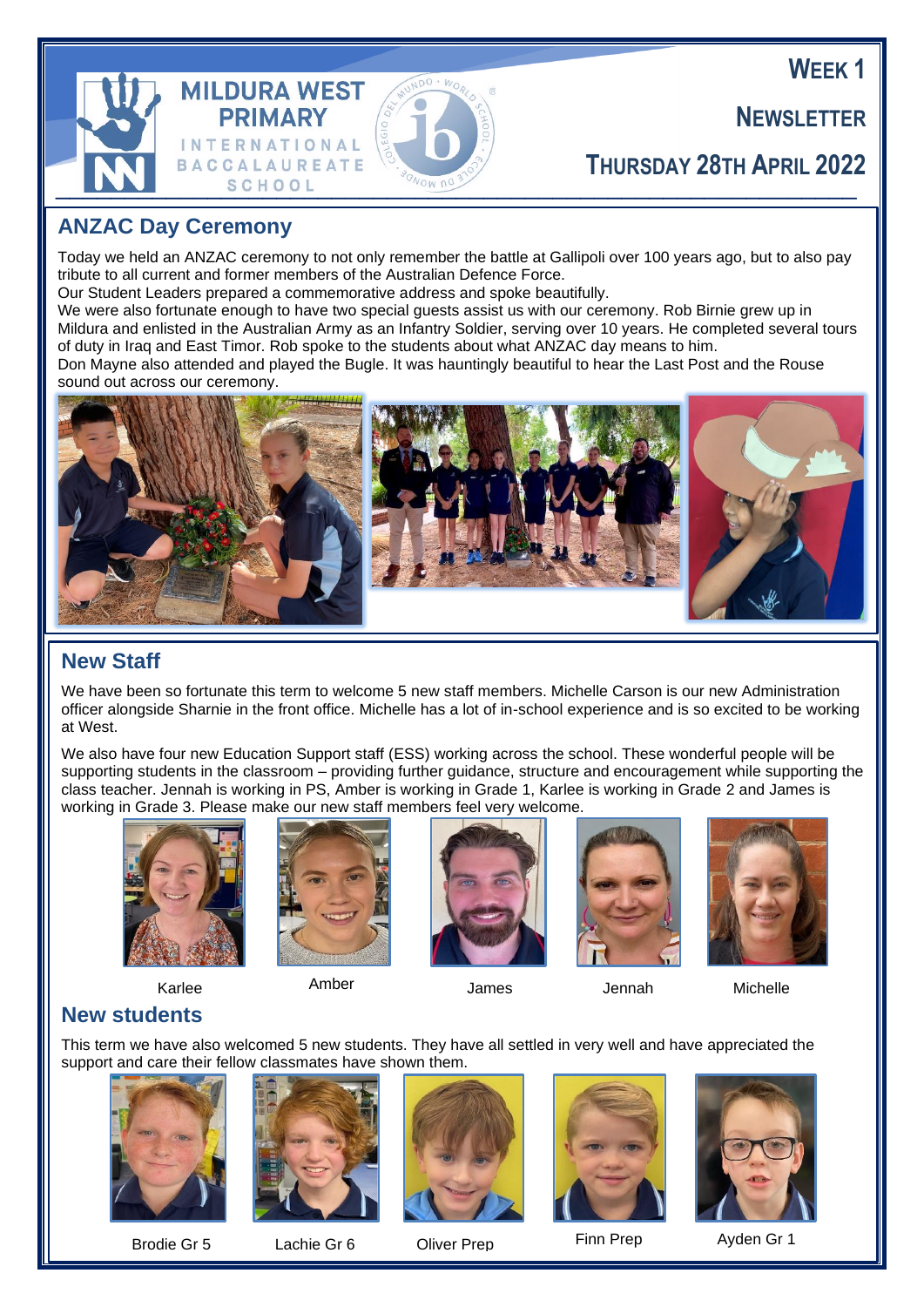## **COVID-19 Update**

j

j

Please ensure you have logged onto Compass to view our latest Parent COVID-19 Update. This update has NEW information regarding the easing of some restrictions for our children.

RAT Tests continue to be available from the front office. Please call past and collect your child's test.

## The West Archaeologists begin their journey...

Each year, our Gr 6 students turn into archaeologists. This Unit of Inquiry is absolutely amazing! Our student's just love getting dirty digging up artefacts and finding out all about each one. Such an engaging way to learn about Australia's history. We are so lucky to have our local archaeologist, Emma Oliver (West parent) lead this student Inquiry. There will be lots of updates in this newsletter and on Seesaw in coming weeks.

During the holidays a band of dedicated parents and children prepared the Dig Site. A VERY BIG THANK YOU to the following: Emma Oliver, Dan Rosendahl, Joe McBrien, Erin Kelly, Krissy Hederics, Denise Woodford, Dave Woodford, Tessa Lock-Mooibroek, Jenny Bravin, Glen Cavallaro and all the kids

> Harmony Day Celebrations Friday May 27<sup>th</sup>

This year we are celebrating Harmony Day on Friday, May 27<sup>th</sup> during Education

Week. Students will be involved in many different activities to celebrate the special meaning of the day '*Everyone Belongs'*. We will be holding a Harmony Day Assembly in the Gym Friday 27<sup>th</sup> May from 9:00-9:30am. All parents, carers and guests are welcome to attend and learn about the amazing cultural diversity we have at Mildura West!

A note is attached to this week's newsletter asking for parent help to cook different foods or help serve food on the day. Please fill in and return the note to your child's teacher if you are able to help. Any questions or queries please contact the school or email Lisa Allen at [lisa.allen@educatin.vic.gov.au](mailto:lisa.allen@educatin.vic.gov.au) for further information about Harmony Day will be shared in the coming weeks!

# Enviro Area

Wow, a huge thank you to Bridget and Judy for their hard work in the holidays beautifying in and around our garden beds! The bark chips look amazing and are great for keeping the dust down too. We are so lucky to have you at West!

It's fabulous to see Grade 5 students and their Prep Buddies bringing in Rubbish Free Lunches to school. Grade 5 children have a great opportunity to teach their buddies about what it means to be 'Rubbish Free'! Well done to our Preppies, many of whom are bringing rubbish free lunches to school every day!

Stay tuned for some exciting Environmental initiatives this term. We will be opening up the Enviro Area to various grade levels throughout the term at lunchtimes on Thursdays.







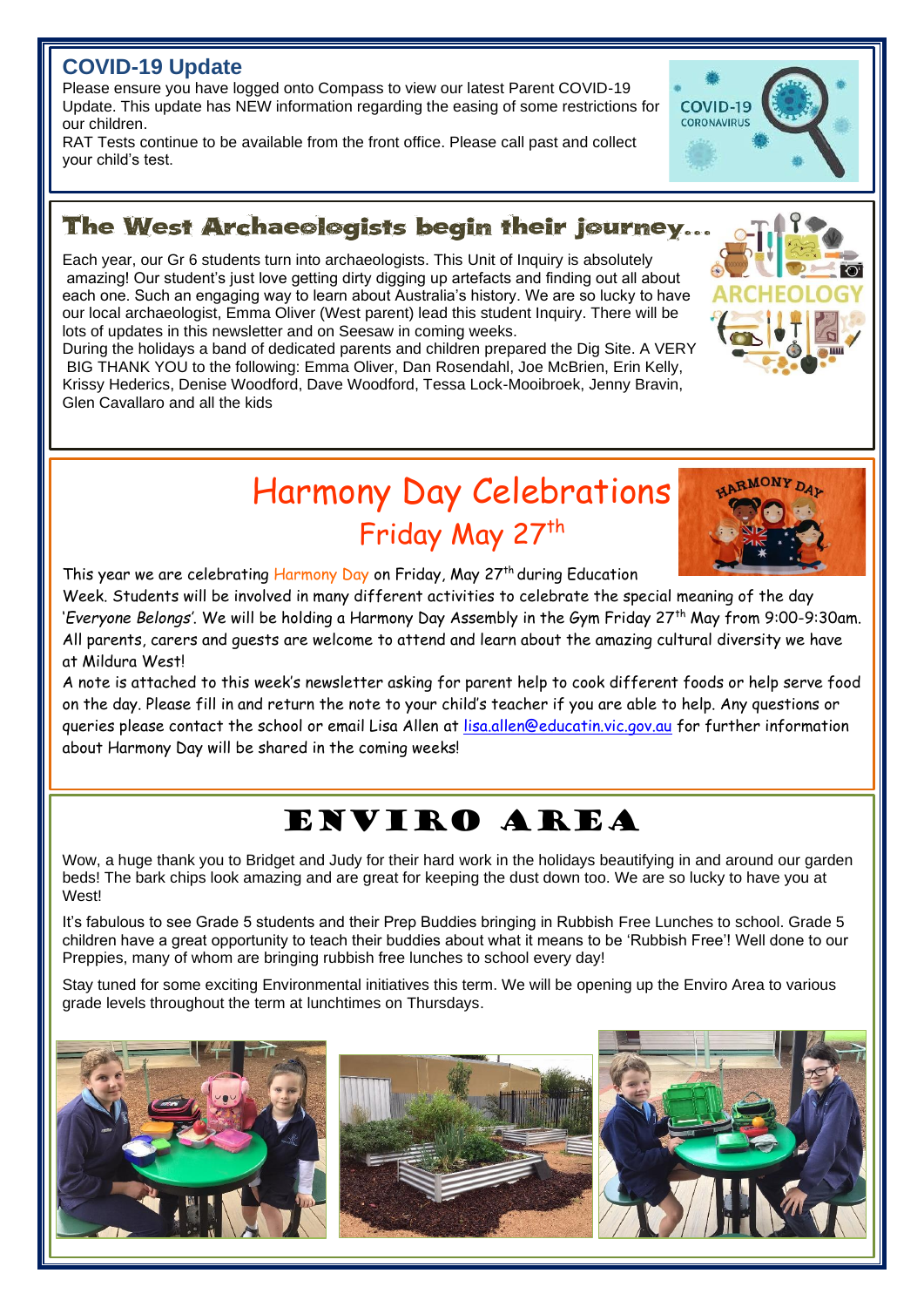## Blackboards are BACK!

Over the holidays, Jumbo installed two blackboards against the library walls for our students to use during recess and lunchtimes. Students have enjoyed drawing and writing with chalk – a new experience for some!



## **2 nd Hand Uniforms – Wanted**

If you have any Mildura West School uniforms at home that your child has outgrown, our Wellbeing team would love to take them off your hands. Please drop any donations to the front office.

# **Prep Parents – Save the Date "Partners In Print"**

#### Session 1

j

l ī

WHEN: Thursday 12th of May from 6:00pm-7:15pm

WHAT: How we teach Reading, Writing and Maths at West

WHO: Adults only (a crèche will be provided, if required)

WHERE: School Library

#### Session 2

 $\overline{a}$ 

WHEN: Thursday 19th of May from 5:30pm-7:00pm

- $-5:30-6:00$ pm Sausage Sizzle
- $-6:00 7:00$ pm-Session

WHAT: Fun night learning with your child

WHO: Adults and your prep child (a crèche will be provided for siblings, if required)

**WHERE: School Library** 



### **Grade 3 iPad information and Q&A session**

On Thursday May 5th at 3:30pm there will be a 15 to 30 minute iPad information session in the library. This is an opportunity for parents to find out more information about the iPad program but also, an opportunity to ask questions about the iPad program at Mildura West. Students are welcome to attend with their parents.